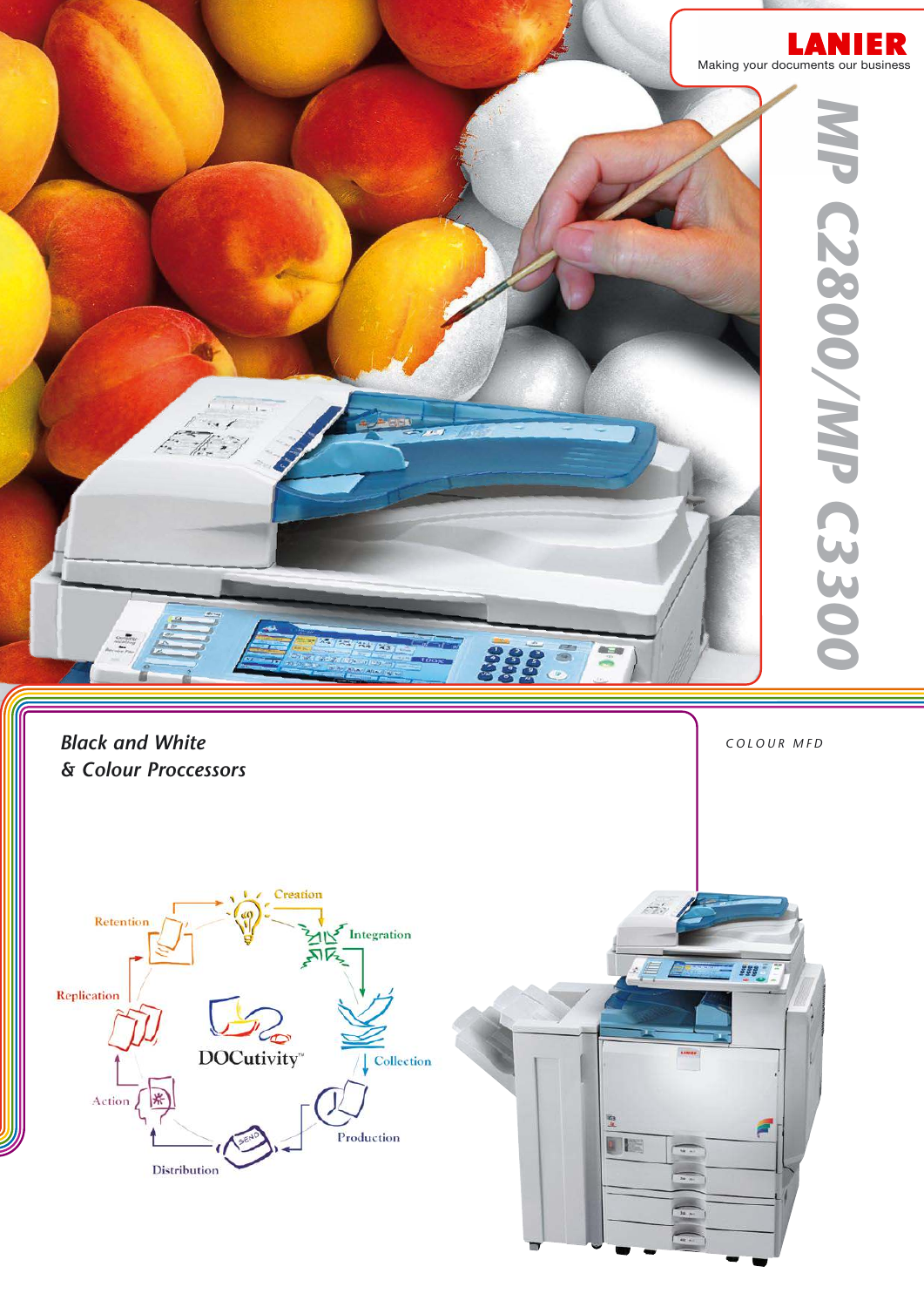# *MP C2800/MP C3300*

## *Create Stunningly Finished B/W and Colour Output*

*Your company's first impression is crucial, therefore colour is the tool to show that you mean business. Add it to your business documents and enjoy the benefits right away! Colour increases involvement, engages the interest and persuades faster: ideal for proposals, forms and invoices. Designed to put you in the lead, Lanier's MP C2800/MP C3300 offer a wealth of possibilities that support your creativity and productivity. To revolutionise your business image, you can now provide clients with spectacularly finished documents in black and white and colour. Everything you need to achieve high impact results and the business success that goes with it!*

- All-in-one: print, copy, scan and fax from one device
- High quality B/W and colour output at 28/33 ppm
- Easy access & intuitive operation via amazing colour LCD panel
- Advanced faxing and information distribution capabilities
- Exceptional document handling and in house finishing
- Scan to email, Folder, FTP, URL and USB/SD
- Higher image quality with new PxP toners and 1200 dpi printing.
- Greater productivity with 1200 sheet LCT

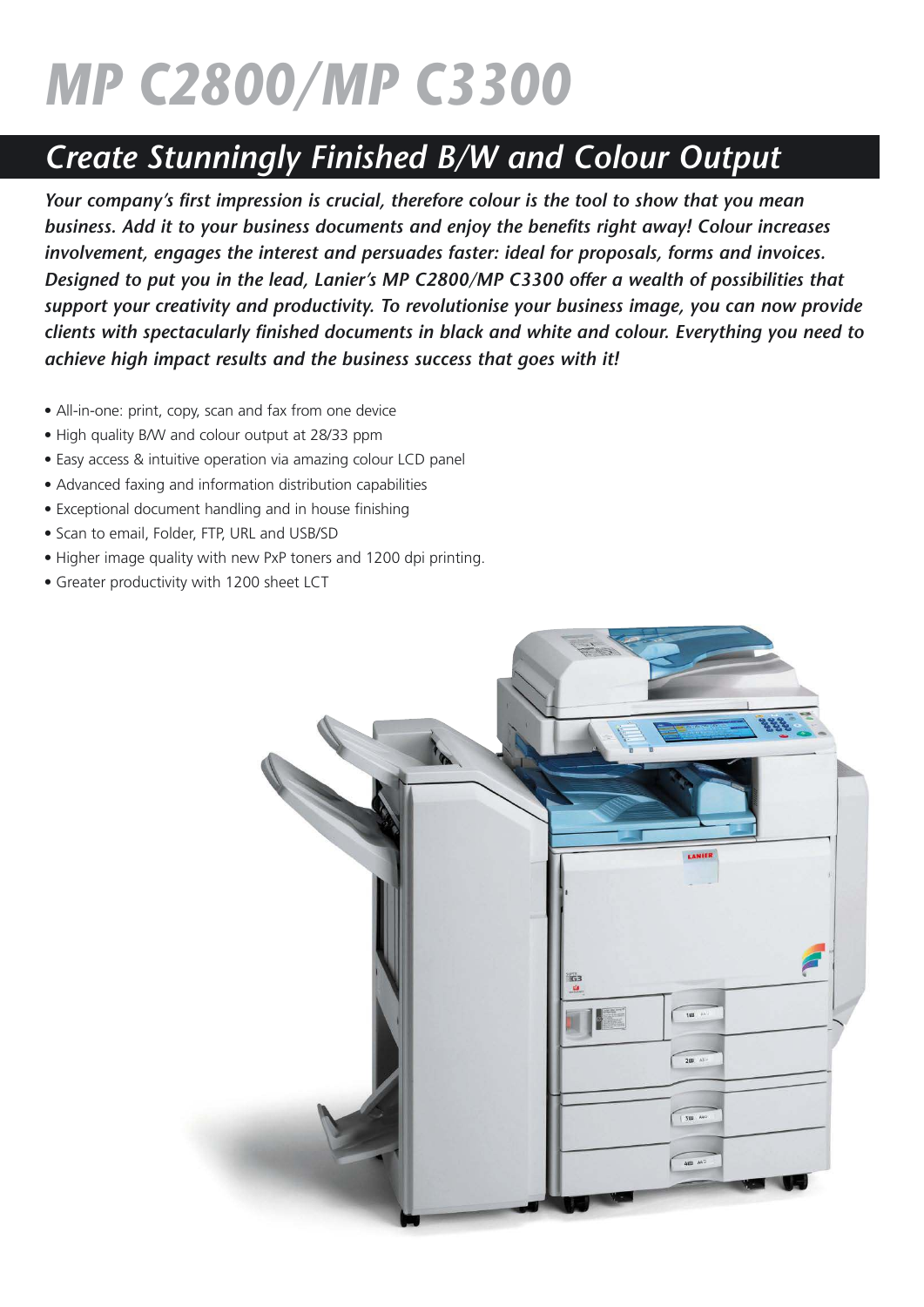## *Satisfying All Modern Office Communication Needs*

*Meet the challenges you face with a smart and powerful partner by your side. The Lanier™ MP C2800/MP C3300 unite the ease of use and productivity of a black and white device with outstanding colour capabilities. Keep pace with today's growing demands and only go for the best in office communication.*

#### *Impress in Colour*

Boost your business image with high impact colour documents. Colour makes a lasting impression! On top of that, your documents become more attractive and readable. The Lanier™ MP C2800/MP C3300 make sure you obtain expert results with impeccable detail and sharp images. For special applications requiring thick paper such as menu cards and cover pages, paper of up to 256 g/m2 can be handled via all paper trays.



#### *Continuous Operation*

With a maximum paper capacity of 4,400 sheets, replenishments are down to an absolute minimum. The system even switches to the next tray with the same paper when the one in use runs out. You can continue your work without interruptions.



**Optional: Scan to USB/SD**



### *Finishing Experts*

Why resort to expensive outsourcing when you can create professionally finished documents in house? The Lanier™ MP C2800/MP C3300 offer an entire range of possibilities to meet your needs: staple, punch and collate with the 500-sheet and 1,000-sheet finisher or create attractive sales, training and presentation material with the systems' booklet finisher.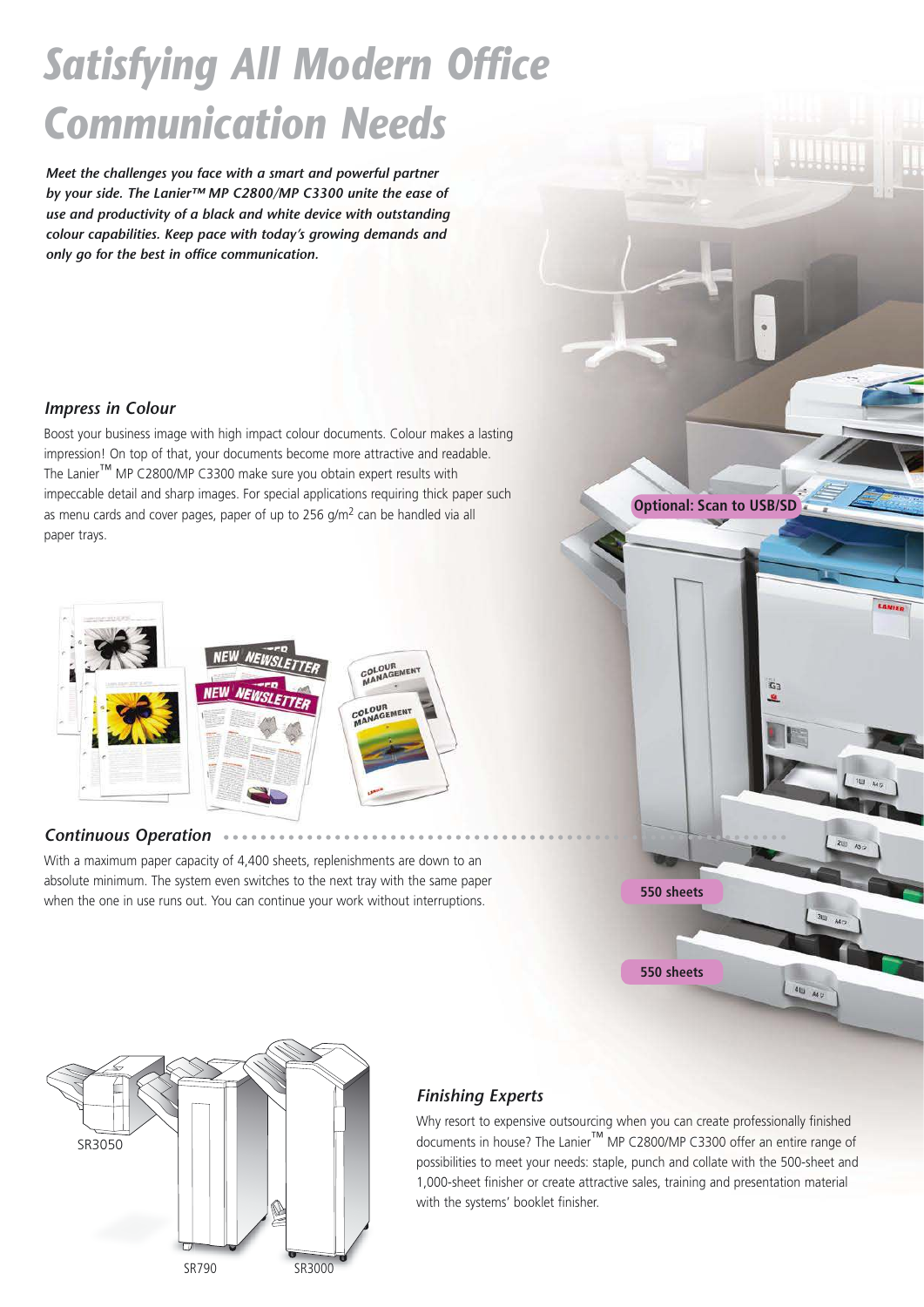#### *Optimal Document Management*

**550 sheets**

**550 sheets**

For streamlined document handling, all your print, copy, fax and scan data can be stored and managed. Using Web Image Monitor you can retrieve stored data, view files and re-organise, change or delete them through a web browser anywhere, anytime.



#### *Make your Complex Tasks Easy*

Designed to simplify your daily workflow, the Lanier™ MP C2800/MP C3300 allow you to create first class documents with the greatest ease. No technical expertise required! The advanced colour LCD touch panel offers you:

- the possibility to show only your most frequently used functions
- a preview functionality for optimum usability and improved accuracy
- a crystal clear screen that displays text and images as sharp as on your PC screen
- animated user guidance in case of irregularities

#### *Intelligent Faxing*

With a wealth of smart capabilities at your disposal, you can turn your fax communications into a very smooth running and efficient workflow:

- automatically distribute incoming faxes to e-mail or folder
- forward faxes to a single person or an entire workgroup for optimum efficiency
- reduce costs and optimise efficiency by using the Internet for long distance faxing

Inbound fax messages automatically go to the right person while you omit the distribution of printed faxes and save costs!



#### *Our Earth, Our Tomorrow*

**1200 sheets**

Like all Lanier products, the MP C2800/MP C3300 reflect Lanier's commitment to the environment with the usage of toxic free materials\*, limited ozone & noise emission and low energy toner production.

\* In compliance with EU RoHS directive (RoHS: Restriction of Hazardous Substances, effective from July 2006).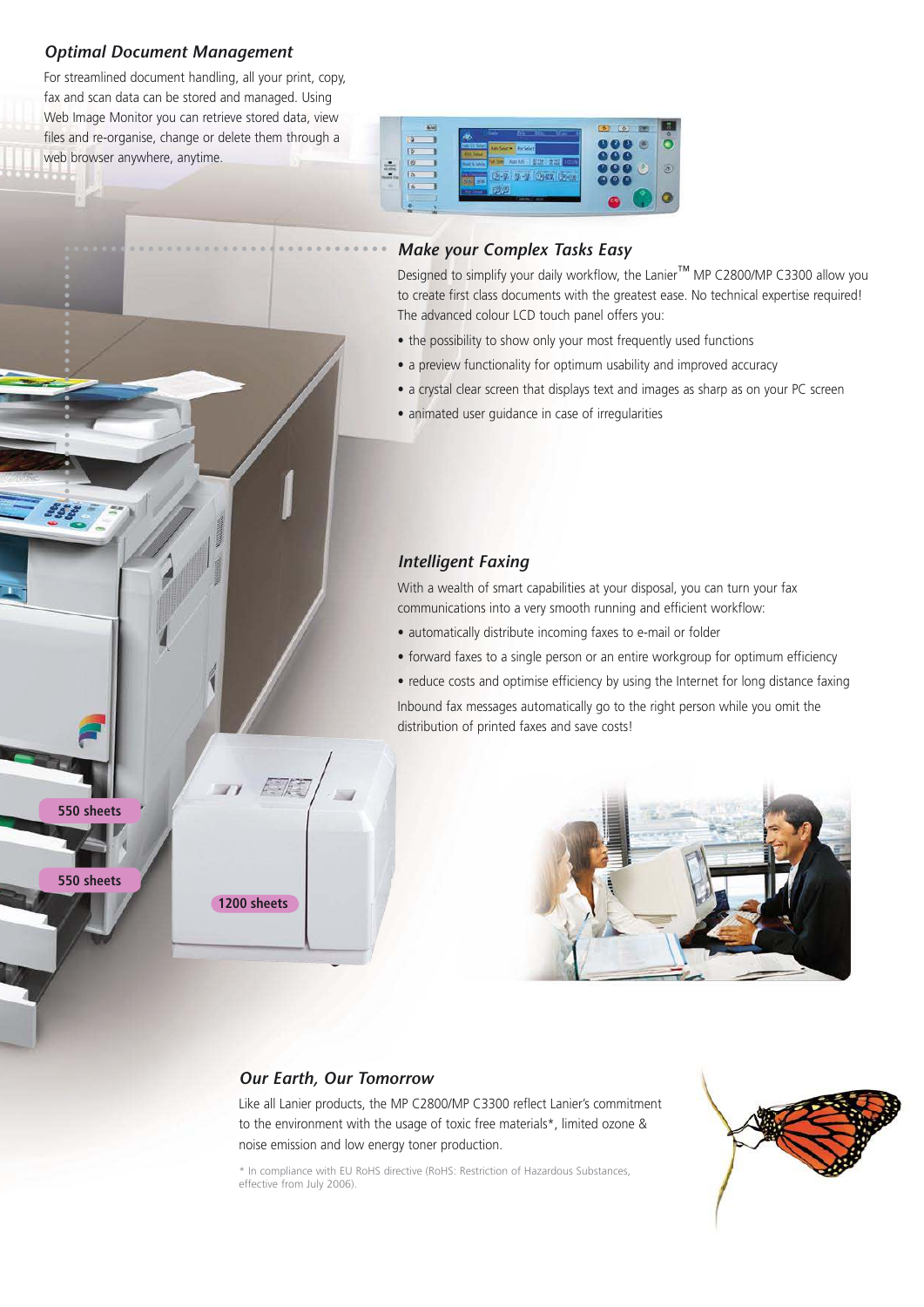### *Power up your Office with the Latest Technologies*

*To go that extra mile you need smart solutions that efficiently handle your every day tasks. With the Lanier™MP C2800/MP C3300, you can get the job done on time, any time. Increase your productivity,*  easily share information and optimise security. Should your business needs change, your multifunctional *device simply grows with you.*

#### *Top Multifunctional Performers*

Whether you are looking for a digital copy/print/scan solution or a full blown multitasker with fax and finishing capabilities, the Lanier™MP C2800/MP C3300 can be customised to suit your specific needs. In fact, you can process all your documents using one compact multifunctional device: cost efficient and space saving! The system warms up in a mere 27 seconds and your first black and white job is ready in 5.0 seconds\*. Colour prints and copies are on your desk just as fast as black and white documents: at 33 pages per minute for the MP C3300 (28 ppm for the Lanier<sup>™</sup>MP C2800) your productivity is never compromised! \* Full colour: 8.0 seconds

#### **Efficient Distribution**

Digitally organise, edit and distribute information to save time and costs. Instead of filling archive cabinets, you can easily:

- digitise documents and store them on the document server
- share a document by scanning it to the addressee's e-mail address or a specific folder
- avoid network overloads and prevent huge e-mail inboxes by sending an e-mail containing a URL address

#### *Advanced Printing*

The confidential documents you print should stay confidential. With the Lanier™MP C2800/MP C3300 they remain that way: the system keeps your document until you release it with your password. Print jobs you send during the day can also be held in the digital paper tray. You simply release them at a convenient time. When printing multiple sets, you can avoid misprints by first printing a sample set and correcting it if necessary before the device processes the remaining sets. Should you choose the systems' Adobe<sup>®</sup> PostScript<sup>®</sup> 3™ option, you obtain PDF Direct Print, a handy tool to reduce network traffic and increase total productivity.

#### *Safeguard Access & Information*

Protect your business against possible security threats with the latest in authentication, temporary data overwriting and unauthorised copy prevention:

- advanced access limitation: Windows<sup>®</sup> authentication & colour usage restriction
- prevention of industrial spying & information leaks: Data Overwrite Security Unit
- watermark protection to rule out unauthorised copying



Distributing scanned documents is easy: you can store them on the device's Document Server, send them to any e-mail address in the world or directly to a specific folder in the network.